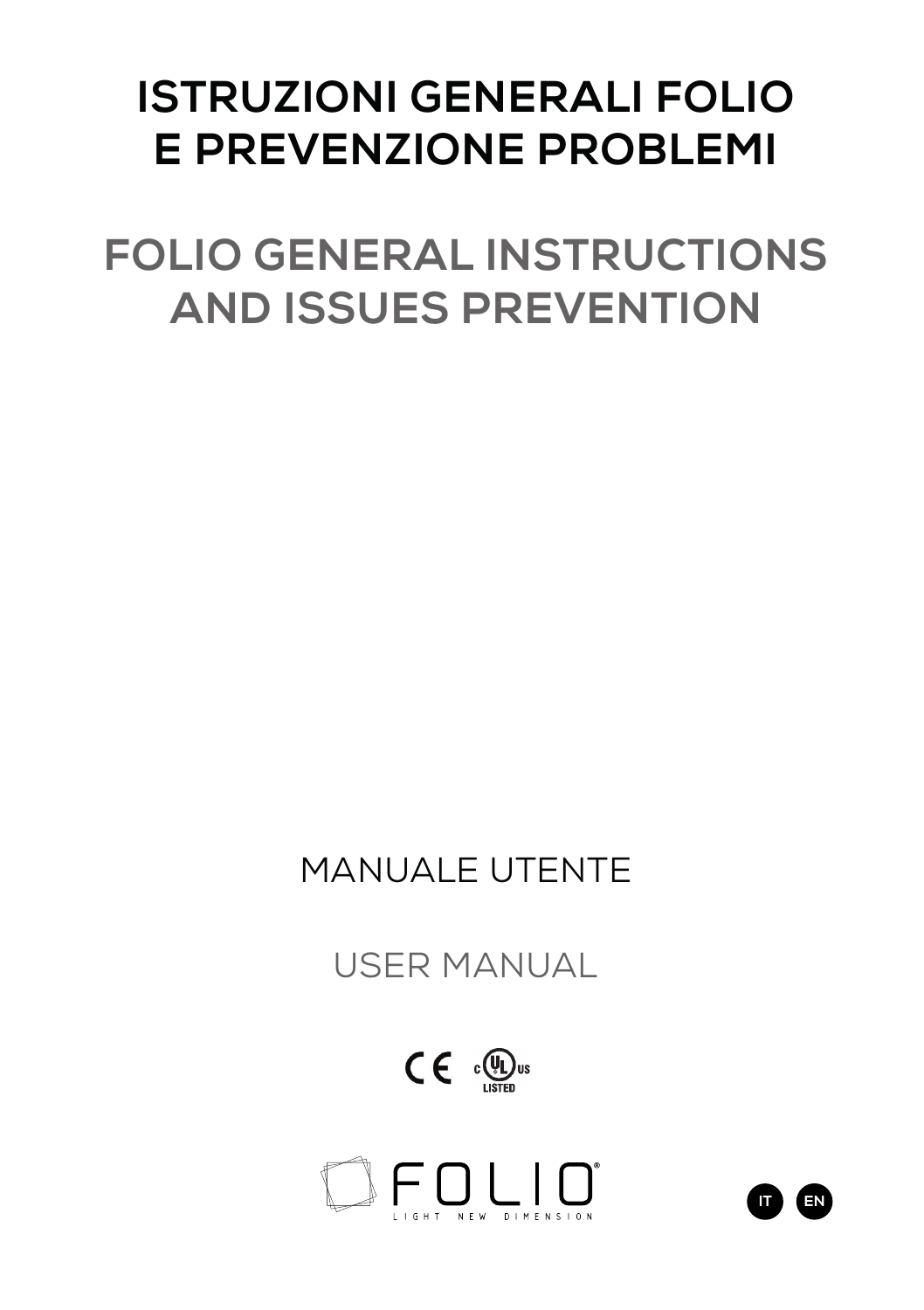#### **Indice Index**

#### **Avvertenze generali e istruzioni di installazione**

**General warnings and installation instructions**

.Smontaggio imballo .Disassembly packaging .Movimentazione .Handling .Stoccaggio .Storage .Installazione .Ceiling installation .Rimozione pannelli .Removal of the panels .Mancato uso delle avvertenze FOLIO **03 04 06 07 08 10**

.Misuse of the FOLIO warnings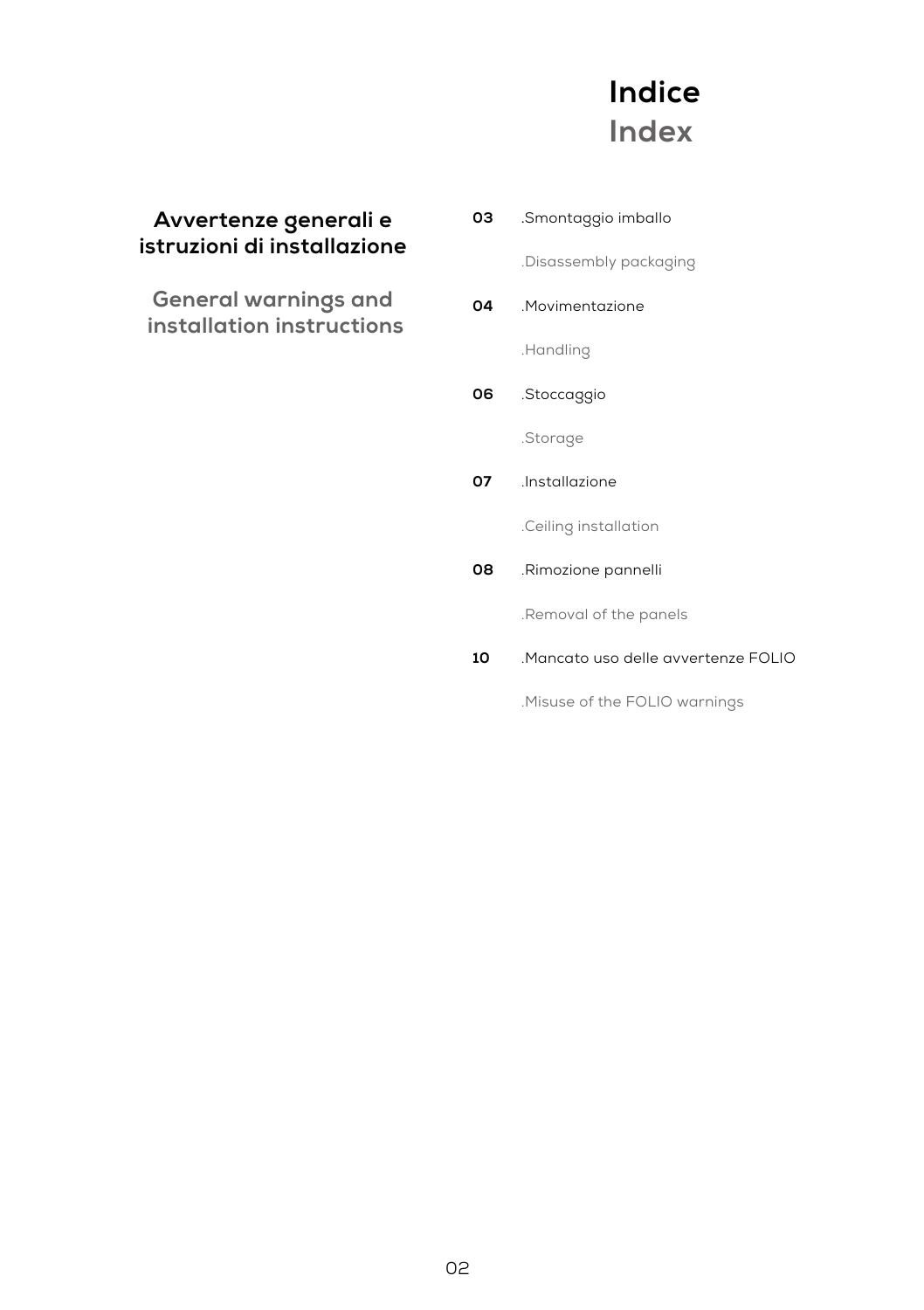# **.SMONTAGGIO IMBALLO .DISASSEMBLY PACKAGING**



.Svitare le viti di fissaggio per aprire la cassa.

.Unscrew the fixing screws to open the crate.





.Rimuovere i pannelli FOLIO dalla cassa soltanto quando si è pronti per installarli.

.Remove the FOLIO panels from the crate only when you are ready to install them.

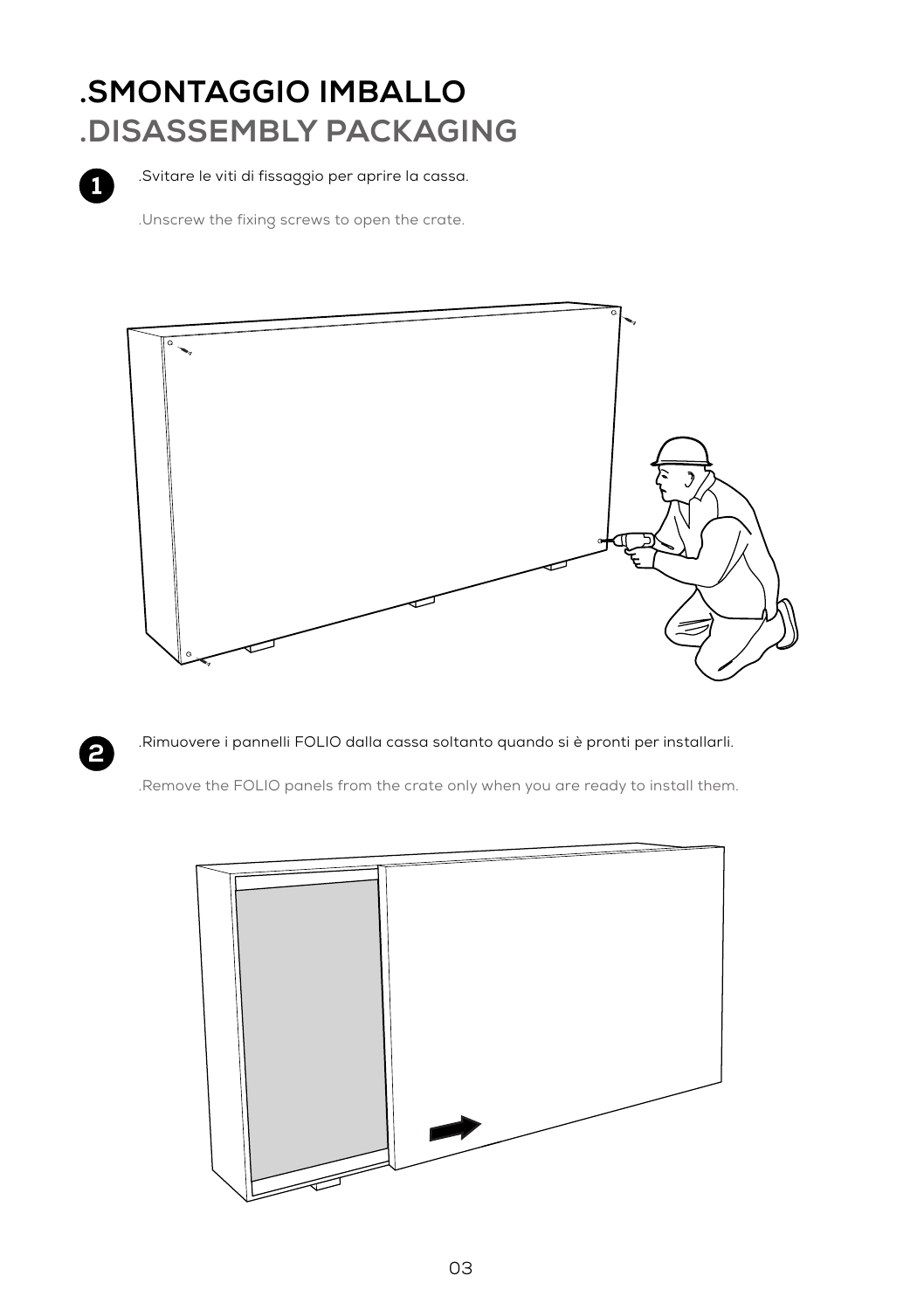# **.MOVIMENTAZIONE**

#### **.HANDLING**



.Per prevenire qualsiasi genere di torsione del pannello, spostare il pannello folio con il giusto numero di operai in base alle dimensioni del pannello.

.Please to prevent any possible bending of the FOLIO panel, use the right number of workers to handle and move it in accordance with the panel's size.



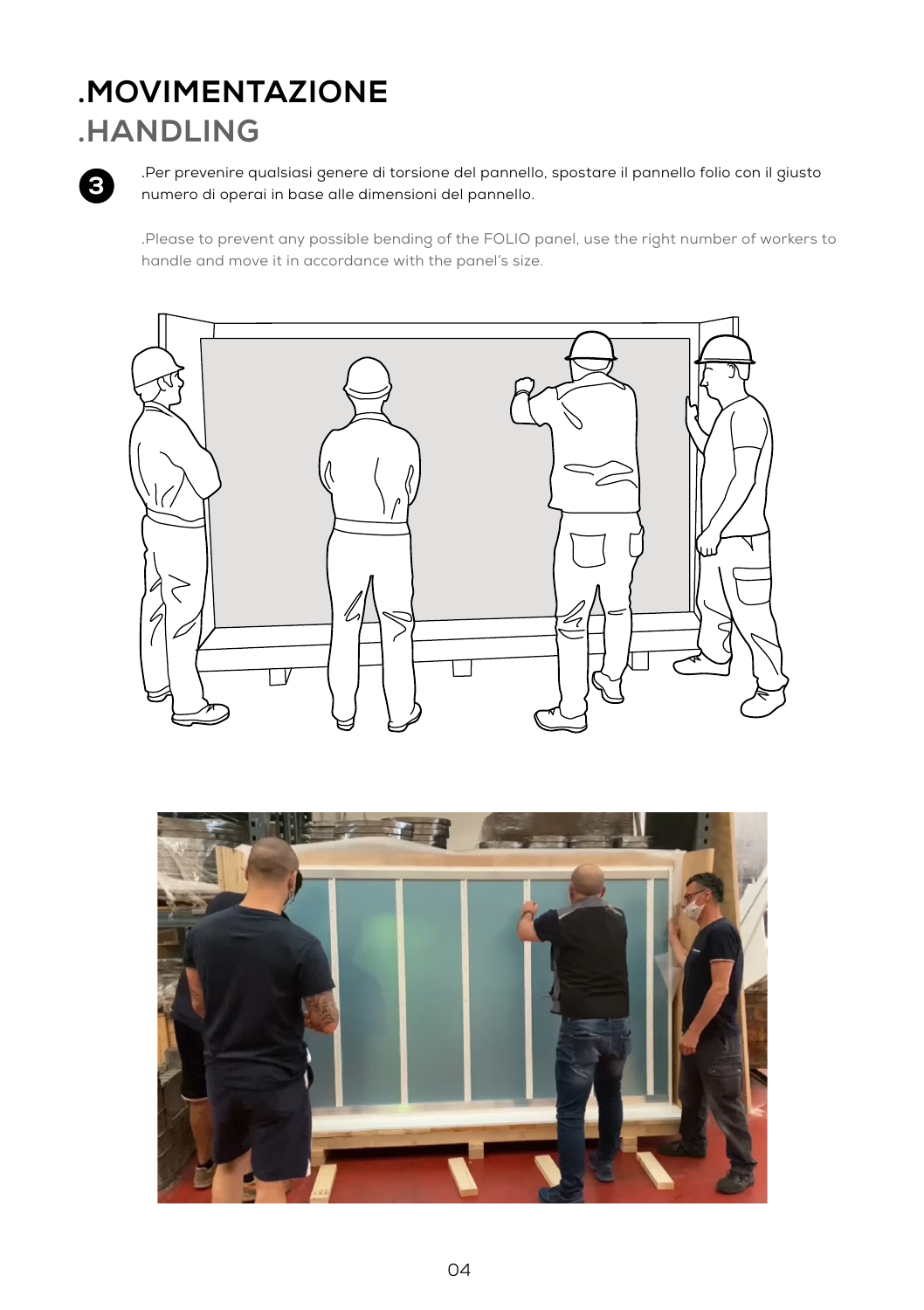# **.MOVIMENTAZIONE**

#### **.HANDLING**



.Maneggiare e spostare il pannello solo in posizione verticale. .E' fondamentale non piegare mai i pannelli.

.Always handle and move the folio panel vertically and never in flat position. .It's very important to never bend or torch the folio panels.



. Spostare sempre il pannello con il giusto numero di operai stando attenti a non piegarli e a non farli sbattere nell'area.

. Move the panels with the proper number of workers to be able to pay attention not to bend the panels and not to hit the panels on site.

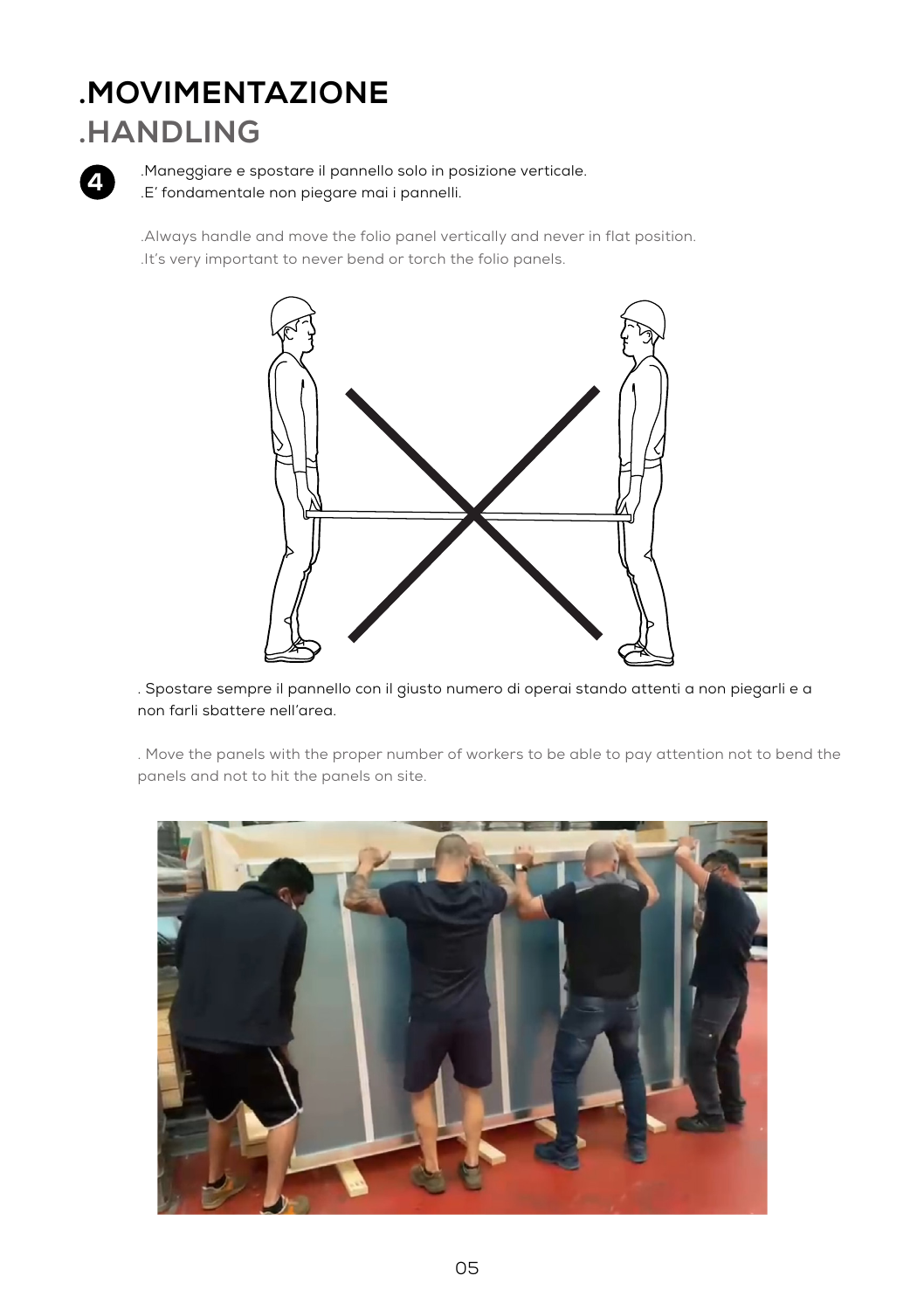#### **.STOCCAGGIO .STORAGE**



.Rimuovere i pannelli dalla cassa soltanto quando si è pronti ad installarli. .Per prevenire qualsiasi genere di flessione, non appoggiarli mai al muro.

.Remove the panels from the crate only when the panels are ready to install. .To prevent any possible bending of the panels, never stock them along the wall.

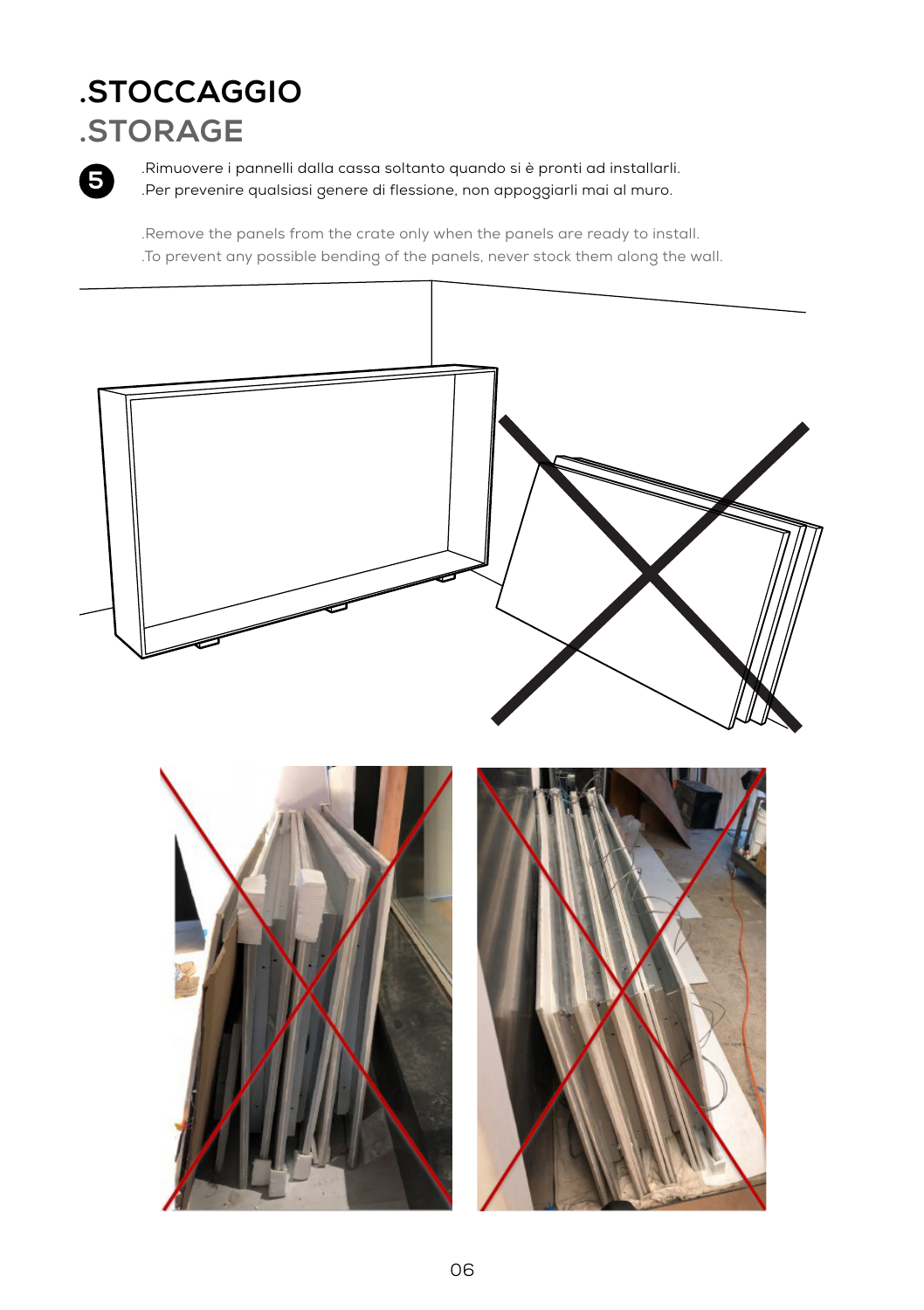# **.INSTALLAZIONE A SOFFITTO .CEILING INSTALLATION**



.Usare un sollevatore professionale per sollevare il pannello e prevenire danneggiamenti o flessioni.

.Please use professional lifter to lift the panel to prevent any possible bending.



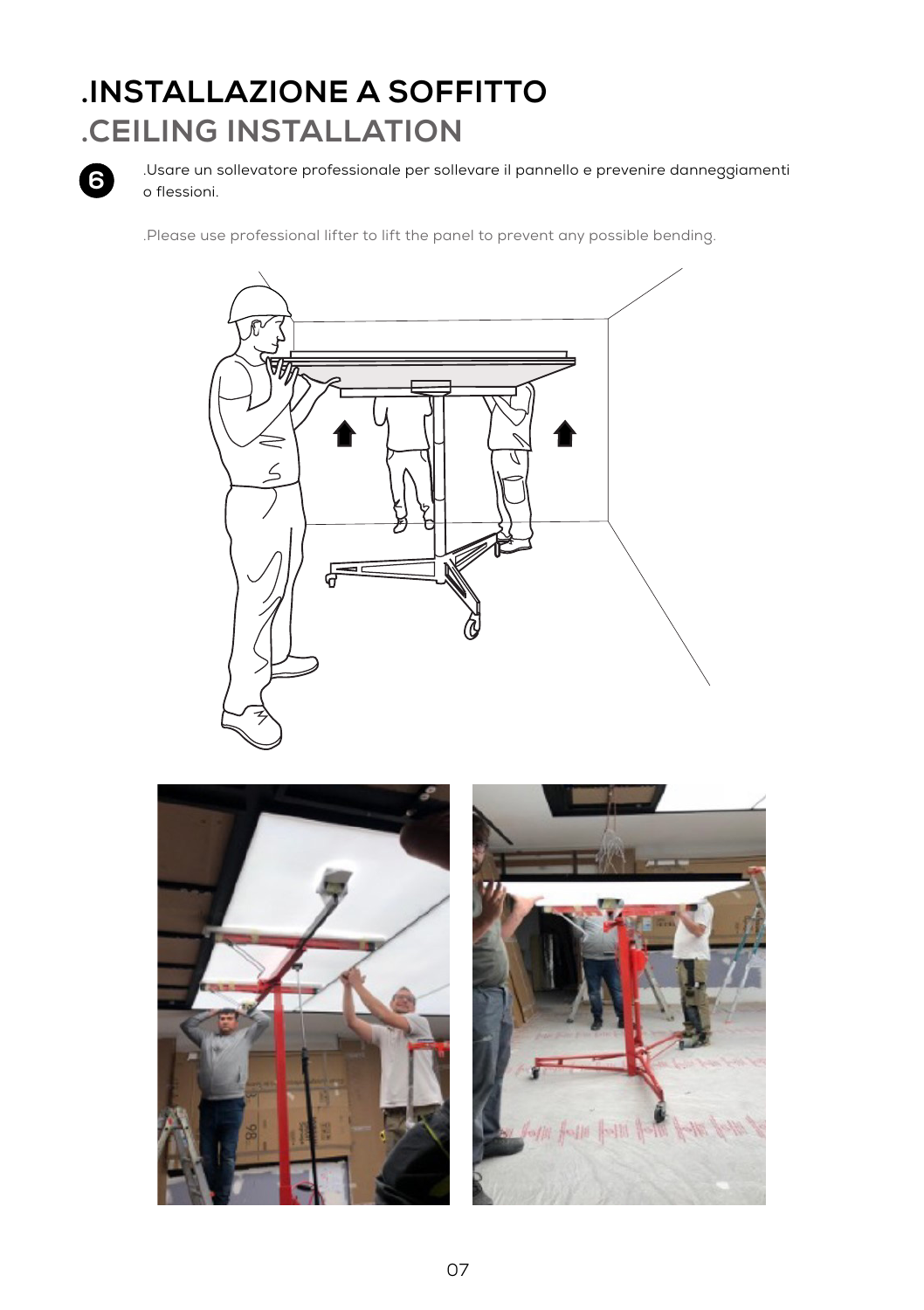# **.RIMOZIONE PANNELLI .REMOVAL OF THE PANELS**



.Per rimuovere i pannelli dal sistema magnetico di fissaggio, mai tirare i pannelli direttamente dal diffusore opale usando ventose.

.Per rimuovere i pannelli dal sistema magnetico di fissaggio, mai tirare i pannelli verso il basso da un solo lato forzando il pannello e piegandolo.

.To remove the panels from the magnetic fixing system, please never pull the panels directly from the opal diffusor using sunction cups.

.To remove the panels from the magnetic fixing system, please never pull down them from one side only forcing down the panels thus bending it.

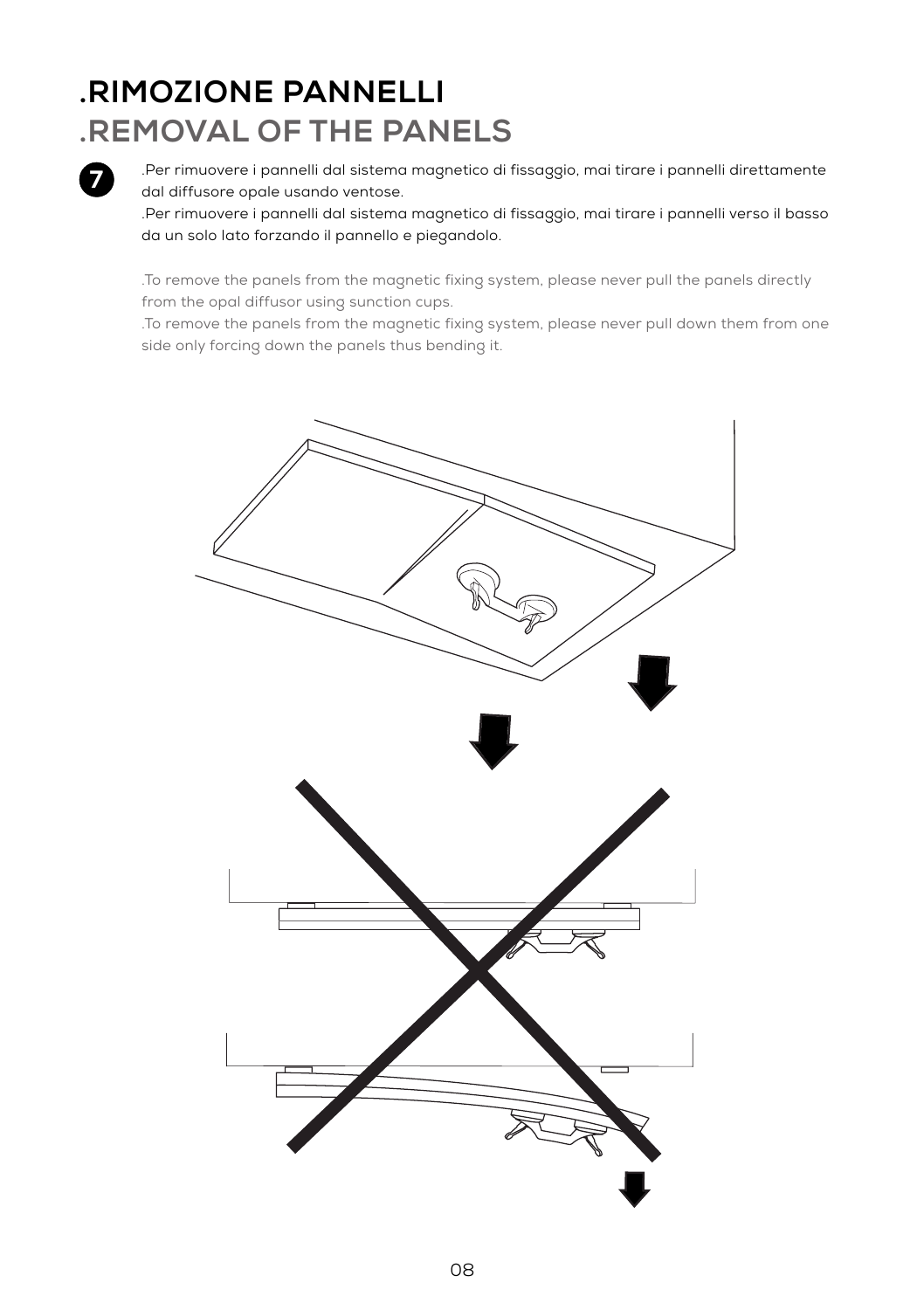# **.RIMOZIONE PANNELLI .REMOVAL OF THE PANELS**



.Rimuovere il pannello dal fissaggio magnetico inserendo un cacciavite nell'apertura tra il pannello FOLIO e il sistema di fissaggio in un angolo del pannello e con attenzione rimuovere il pannello dalle calamite senza flettere o danneggiare il pannello.

.Please remove the panel from the magnetic fixing system using a screwdriver inserted in the gap between the FOLIO panel and the fixing system in one angle of the FOLIO and carefully remove the panel from the magnets without bending the panel.

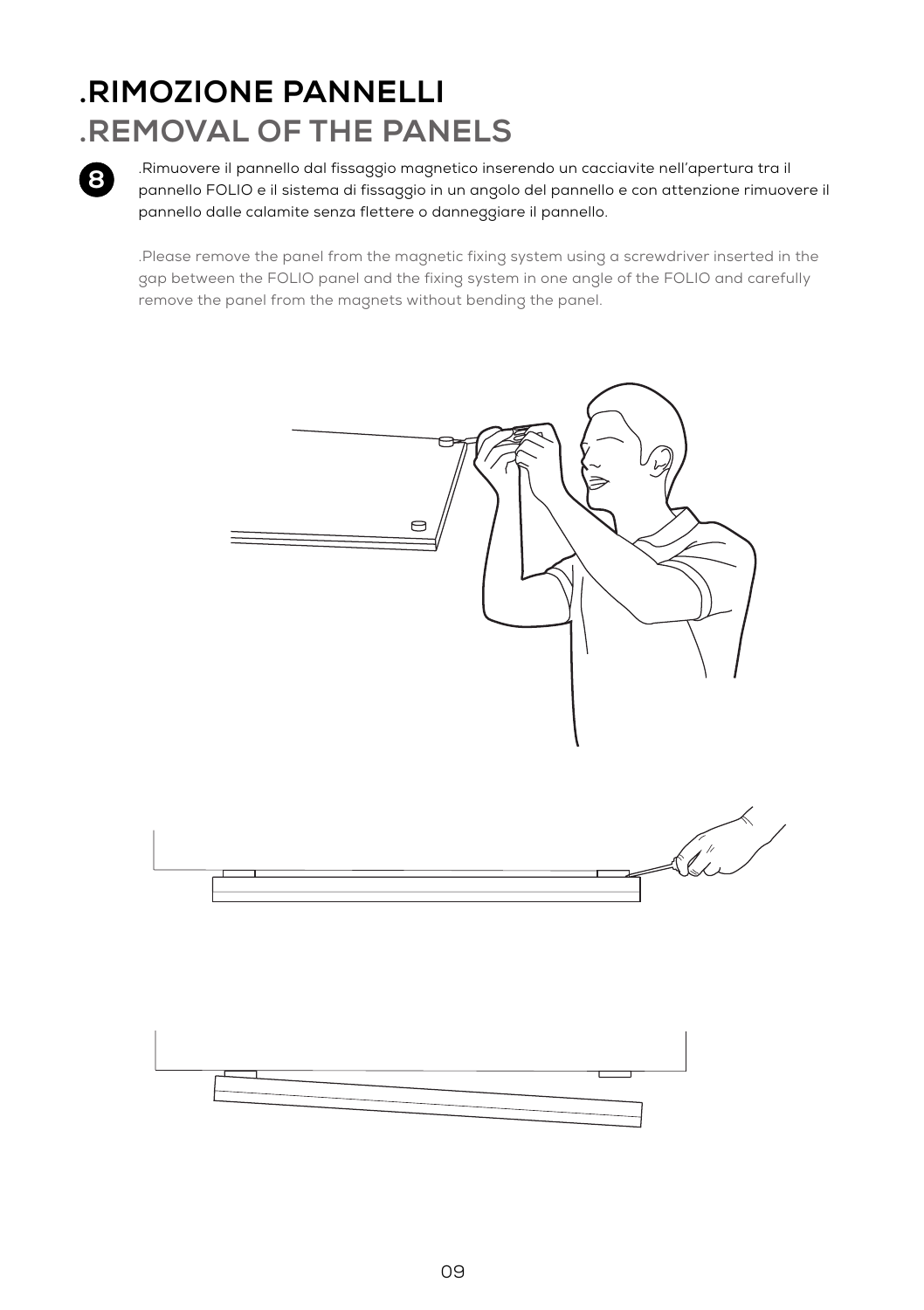### **.MANCATO USO DELLE AVVERTENZE FOLIO .MISUSE OF THE FOLIO WARNINGS**



.Il mancato uso delle avvertenze FOLIO e istruzioni menzionate in seguito possono causare queste conseguenze:

- Flessione del pannello
- Torsione del pannello
- Urto del pannello

.Il maltrattamento genera questi difetti ai prodotti FOLIO

.The misuse of all the warnings and instructions above mentioned cause the following consequenses:

- Bending of the panels
- Torching of the panels
- Hitting of the panels

.These mishandlings generate the following defects to the FOLIO products:



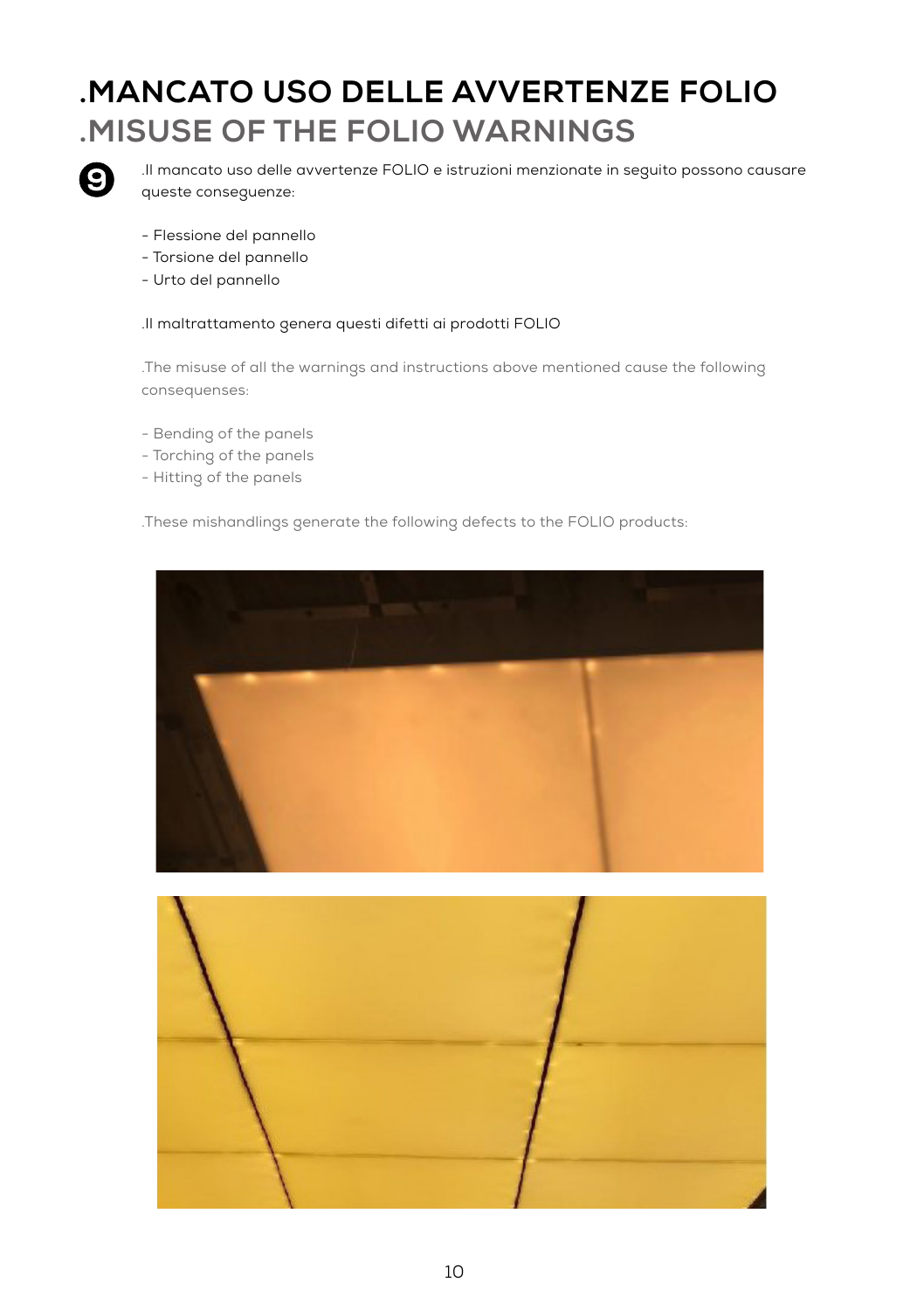### **.MANCATO USO DELLE AVVERTENZE FOLIO .MISUSE OF THE FOLIO WARNINGS**

.Difetti causati da:

- Flessione del pannello
- Torsione del pannello
- urto del pannello

.Provocando rotture della lastra incisa in acrilico trasparente che si trova all'interno accanto al posizionamento delle viti che causano rotture e segni visibili sul diffusore opale.

.These defects caused by:

- Bending of the panel
- Torching of the panels
- Hitting of the panels

.Provoque the break of the internal transparent engraved acrylic sheet next to the position of the screws which provoques the luminous pixelation visible on the opal diffuser.